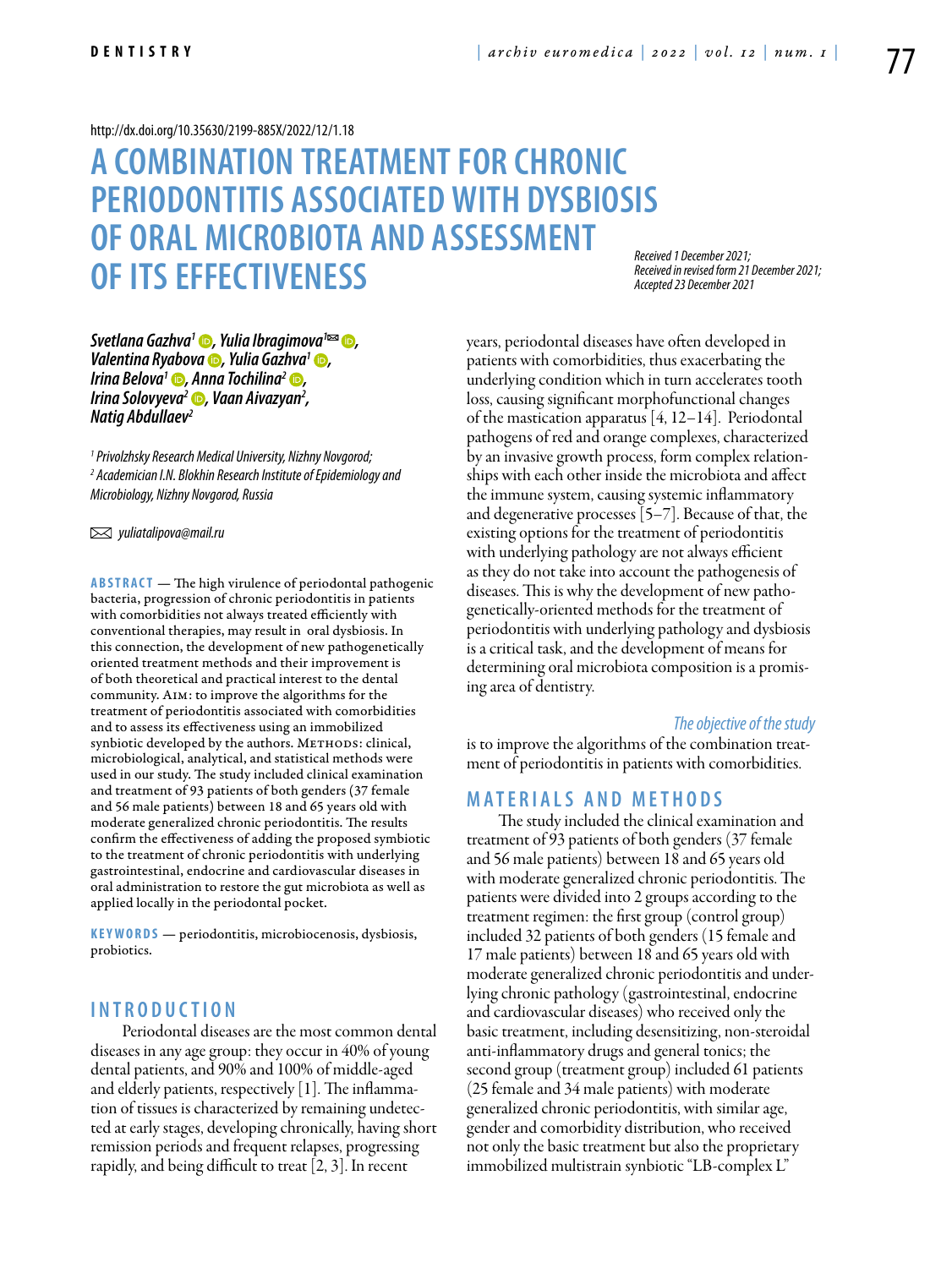**D e n t is t r y**

(Patent No. 2441907, priority date: July 29, 2010, Certificate of State Registration No. RU.77.99.88.003 .Е.002.522.06.18) — both for oral administration and local application.

"LB-complex L" is a fourth-generation probiotic supplement — a consortium of living antagonistic active strains of bifidobacteria (3 strains) and lactobacilli (3 strains) immobilized on zeolite (an enterosorbent). Zeolite is volcanic sediment and a unique mineral sorbent. In "LB-complex L", microorganisms and zeolite particles are in direct contact with each other, with bacteria forming biofilms on the crystal surface. The microorganisms are released in the intestine, with the sorbent acting as a detoxicating agent. The probiotics were administered orally, with a dosage of 10 ml/day in one or two doses for 25 days, and locally — injected into a periodontal pocket with a dosage of 0,1–0,2 ml and then covered with a Diplen-denta film, for 14 days.

The clinical examination and treatment of patients were based at Dentistry Department, Privolzhsky Research Medical University. The quantitative and qualitative analysis of gut and periodontal pocket microbiota was carried out at the Laboratory of Microbiome Analysis and Restoration, Academician Blokhin Research Institute of Epidemiology and Microbiology (Nizhny Novgorod, Russia).

#### *Research methods:*

clinical, microbiological, analytical, and statistical methods.

The examination of a periodontal patient included standard examination with a periodontal probe, assessment of periodontal indices, and filling the patient's medical record. Experts assessed the periodontitis condition before the treatment, immediately after the treatment course, and 6 months later.

Oral hygiene was assessed using the simplified orаl hygiеnе indеx (Grееn-Vеrmilliоn, 1964). Bleeding was measured using the Muhlemann-Son Sulcus Bleeding Index (SBI) which is based on assessing bleeding from the gingival sulcus on probing. The degree of inflammation was visualized by calculating the associated periodontal index (API). The API is designed by the study authors and is based on assessing the following factors: gum inflammation, sulcus bleeding on probing, the depth of periodontal pockets, the degree of tooth mobility, and gum recession.

The quantitative and qualitative assessment of the gut biocenosis was conducted using the unified methodology of colon microbiota assessment and evaluation  $[10, 11]$ .

The quantitative and qualitative assessment of the periodontal pocket microbiocenosis was conducted

according to the following procedure: No oral hygiene procedures were conducted before the sampling. The material was sampled from the periodontal pocket using a single-use polystyrene sterile inoculating loop No. 2 in the volume of  $1 \mu$ l (0.001 ml) and a needle produced by Nuova Aptaca SRL, Italy. After that, the material was suspended in Eppendorf tubes with 0.09 ml of Haenel buffer solution for obtaining a 10-2 dilution, and the loop was placed into a sterile polymer test tube with an anaerobic transport medium (Stuart medium, China). The material was delivered to a laboratory within 2 hours of being taken. The 10-2 solution was used for inoculation on plating media: chocolate agar, Endo-GRM agar, Enterococcus Agar, Sabouraud agar No. 2 produced by State Research Center for Applied Microbiology and Biotechnology, Obolensk, Russia.

The inoculation was performed according to the following procedure: the material was spread with a 3 mm loop in the A sector, then the loop was flamed, and four linear streaks were made from sector A to sector I. The same method with loop flaming was used for re-inoculation from sector I to sector II, and from sector II to sector III [8].

The inoculants were incubated aerobically at  $37\pm1^{\circ}$  C for 24–48 hours.

The same method was used for the inoculation of the 10<sup>-2</sup> solution on Schaedler agar (BBLTM Schaedler agar, Becton Dickison, USA), Сlostridial agar (M497 HiMedia Laboratories Pvt. Limited, India) and agar MRS-4 (Pharmacotherapy Research and Development Center, Saint Petersburg). Specimens were inoculated from the anaerobic transport medium to a bile esculin plating medium with the introduction of a selective supplement for anaerobic bacteria — Bacteroides Bile Esculin Agar (M805; FD062 HiMedia Laboratories Pvt. Limited, India), Schaedler agar, Clostridial agar, and MRS-4. The inoculants were incubated anaerobically at  $37\pm1^{\circ}$  C for 72–96 hours. Incubation was performed using the GasPak Anaerobe Gas Generation Pouch System with Indicator (Becton Dickinson, USA).

After the incubation, the number of bacteria colonies was counted in each sector, with the identification of 4–5 colonies of each species. For bacteria identification, a Bruker Autoflex speed MALDI-TOF mass spectrometer was used with Biotyper software. The preparation of daily culture samples was conducted according to the standard direct deposition method presented in the user manual: a sample was applied to three target cells, a matrix solution was deposited (α-cyano-4-hydroxycinnamic acid (α-CHCA)) and dried up, and then combined mass spectra were obtained automatically for each cell. The mass spectra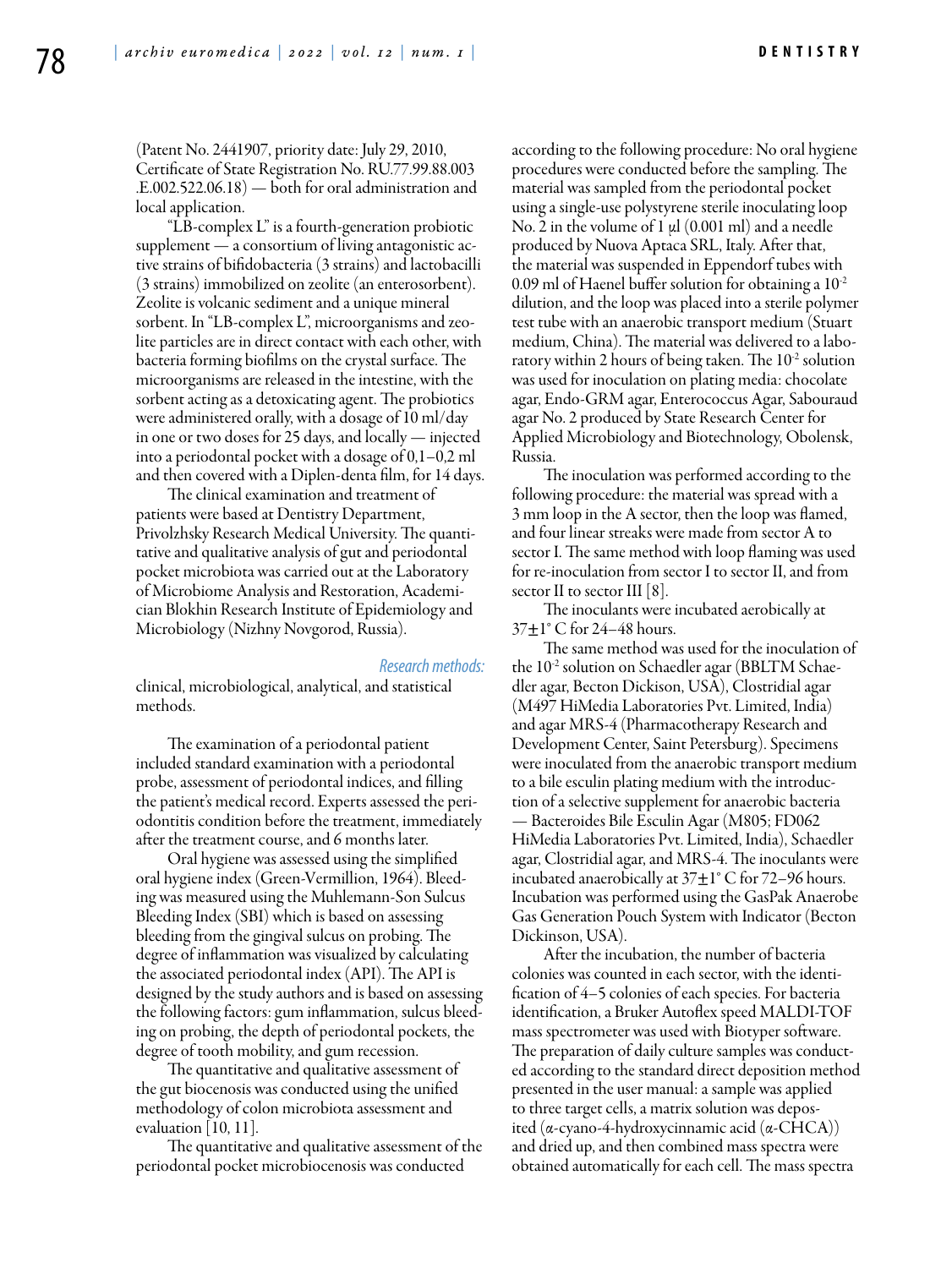were identified, recorded, processed, and analyzed using the BioTyper RTC software. The reliability of identification was determined by the score values (2,000– 3,000 — species identification, 1,999–1,700 — genus identification, 1,699–0 — not reliable identification) and consistency categories  $(A - \text{species consistency})$ ,  $B$  — genus consistency,  $C$  — no consistency.

The number of identified microorganisms of each species was counted according to Table 1.

| Number of colonies of each isolated microor-<br>ganism species in sectors |           |   |   | Amount of each type<br>of microorganism in 1<br>ml of separable gingi-<br>val pocket, CFU/ml |
|---------------------------------------------------------------------------|-----------|---|---|----------------------------------------------------------------------------------------------|
| A                                                                         |           | Ш | Ш |                                                                                              |
| $1 - 6$                                                                   |           |   |   | < 10 <sup>4</sup>                                                                            |
| $8 - 20$                                                                  |           |   |   | $3 \cdot 10^{4}$                                                                             |
| $20 - 30$                                                                 |           |   |   | $5 \cdot 10^{4}$                                                                             |
| $30 - 60$                                                                 |           |   |   | $1 \cdot 10^{5}$                                                                             |
| $70 - 80$                                                                 |           |   |   | $5 \cdot 10^{5}$                                                                             |
| $100 - 150$                                                               | $5 - 10$  |   |   | $1 \cdot 10^{6}$                                                                             |
| Can't count                                                               | $20 - 30$ |   |   | $5 \cdot 10^{6}$                                                                             |
| Can't count                                                               | $40 - 60$ |   |   | $1 \cdot 10^{7}$                                                                             |

*Table 1. Assessment of the microbial content of periodontal pockets*

The quantitative and qualitative characteristics and the dysbiosis of periodontal pocket microbiocenosis were assessed according to an article by N.A. Sakharuk [9].

The treatment included the removal of supragingival and subgingival calculus, oral hygiene instruction and control, gingival curettage (if medically required), the correction of traumatic occlusion, the splinting of mobile teeth, and antiseptic treatment (using chlorhexidine 0.05% antiseptic solution).

### **RESULTS**

The clinical examination and index assessment showed poor oral hygiene, high Muhlemann-Son Sulcus Bleeding Index, and API index in 98% of patients with moderate generalized chronic periodontitis.

The pre-treatment analysis of oral hygiene assessment in patients with moderate generalized chronic periodontitis showed mineralized and nonmineralized dental plaque. The oral hygiene index was 3.8±0.08 points for the control group patients, and  $4.1\pm0.06$  points for the treatment group patients, which indicates poor oral hygiene in all patients. Immediately after the periodontitis treatment, oral hygiene instruction and control, the oral hygiene of

patients in both groups improved significantly — to  $0.6\pm0.07$  points in group 1 and  $0.8\pm0.07$  in group 2, which indicates good oral hygiene. The check-up examination 6 months after the treatment showed a slight worsening of the oral hygiene level. Still, the average oral hygiene level of the treatment group patients is considered good even though it is close to the satisfactory level (1.2±0.04 points), and the level of the control group patients is considered satisfactory  $(1.6\pm0.03 \text{ points}).$ 



*Diagram 1. Comparative assessment of the hygiene index*

The condition of periodontal tissue improved, including a reduction in bleeding determined by the Muhlemann-Son Sulcus Bleeding Index. Before the treatment, the treatment group patients showed bleeding of high severity — 2.1±0.04 points and the control group patients had bleeding of moderate severity — 1.9±0.03 points. After the periodontal treatment, the level of bleeding decreased in both groups: to 1.1±0.04 points in group 1 and 1.3±0.02 points in group 2, which indicates bleeding of moderate severity. The check-up examination after 6 months indicated good tissue condition among the treatment group patients — 0.8±0.05 points, and bleeding of moderate severity among the control group patients  $- 1.3 \pm 0.04$  points.



*Diagram 2. Comparative assessment of the Muhlemann-Son Sulcus Bleeding Index*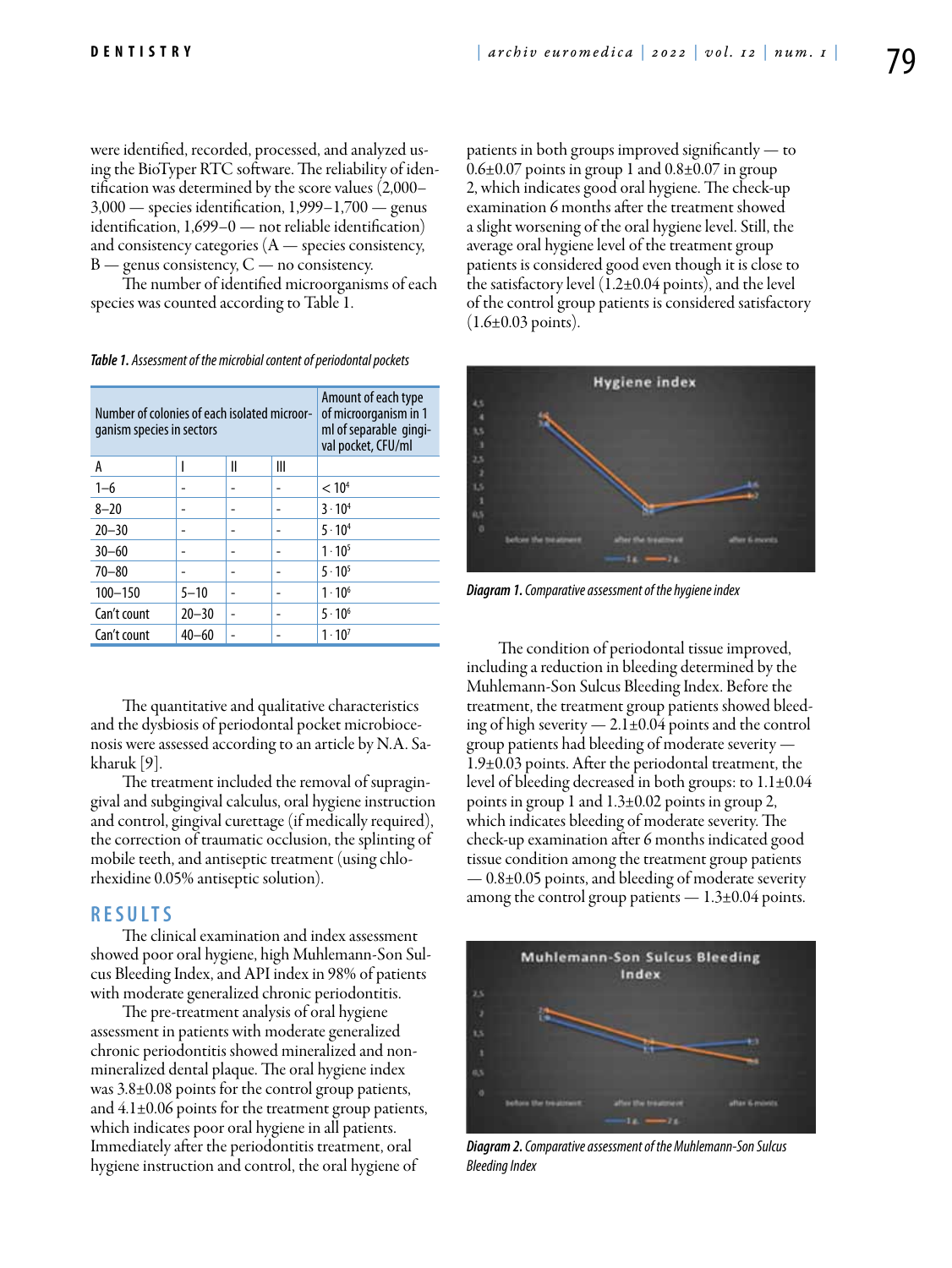The pre-treatment associated periodontal index was 8.7±0.09 in the first group and 9.2±0.12 points in the second group, which indicates moderate severity of periodontal disease, although getting closer to high severity in the second group. After the treatment, the API decreased to 7.6±0.08 points in the first group and 7.9±0.10 in the second group. Six months later, the API in both groups decreased — to  $7.1\pm0.11$  points in the control group and to 6.6±0.09 in the treatment group which indicates moderate periodontitis. However, the fact that the average API in the treatment group is closer to the lower boundary of moderate severity, can be considered as a sign that there is no inflammation or at least that it has decreased significantly.



*Diagram 3. Comparative assessment of the associated periodontal index*

Before the treatment, bifidobacteria were present in the fecal microbiota of 100% of patients from both groups, with 37.5% of patients having a low level of bifidobacteria: 10<sup>6</sup>–10<sup>7</sup> CFU/ml. The most prevalent species were B.longum (75%), B.adolescentis (62.5%), and B.bifidum (33.3%). B.dentium, B.pseudocatenulatum, B.animalis, B.catenulatum, B.angulatum were detected in individual cases. Bacteria of the Lactobacillaceae family were detected only in 70.8% of patients, with a concentration of less than 107 CFU/ml in 29.1% of patients. 21% of patients had no lactobacilli in their colon microbiota. Most often, the following species were detected in fecal microbiota: L.gasseri (45.8%), L.paracasei и L. vaginalis (29.1%) L.oris (25%), L.crispatus and L.salivarius (20.8%). Bacteria of other genera and species were detected in individual cases. The quantity Bacteroides spp. was low in 91.6% of patients, at the level of  $10^8 \text{ CFU/ml} - \text{in}$ 41,6%. B. uniformis and B.ovatus (33.3%), B.vulgatus and B.thetaiotaomicron (25%) were the most prevalent species. E.coli was detected in all patients, with a low concentration of 106 CFU/ml and less in 41.6% of patients. Lactose-negative coliform bacteria were detected in 4.2% of patients. Enterococci were

detected in 50% of patients (10<sup>5</sup>–10<sup>8</sup> CFU/ml). Most often, E.faecalis (33.3%) and Е.faecium (16.6%) were detected in fecal microbiota. Various species of the Clostridium genus were identified in 52.6% of patients at concentrations within 10 CFU/ml which is considered normal. In individual cases, higher concentrations of C.innocuum (10<sup>6</sup> CFU/ml) and C.perfringens (107 CFU/ml) were identified. S.aureus was identified in 12.5% of patients. Coagulase-negative staphylococci were found in 41.2% of patients, with a concentration of over 105 CFU/ml in 12.5% of patients. Significant levels of opportunistic pathogenic Enterobacterales  $(>10<sup>5</sup> CFU/ml)$  were identified in 45.8% of patients, most often — Enterobacter cloaceae (16.6%) and Klebsiella pneumoniae (12.5%). Proteus mirabilis, M.morganii, Raoultella ornithinolytica, and Citrobacter freundii were detected less often and in lower quantities. Yeast-like fungi of the Candida genus were identified in the colon microbiota of 70.8% of patients. The most prevalent species (with concentrations of 105 –107 CFU/ml) were C.kefyr and C.lusitaniae. C.albicans was identified more often — in 54.2% of patients but at lower levels of  $10^2 - 10^4$  CFU/ml. C.crusei, C.tropicalis, C.guillermondii, C.parapsilosis, C.dublinensis, and C.glabrata were identified in individual cases. Non-fermenting gram-negative bacilli were detected in significant quantities  $(>10<sup>5</sup>$ CFU/ml) in individual cases, including P.aeruginosa, Acinetobacter lwoffii, and Comamonas testosteroni. The following Streptococcus species were detected in significant quantities  $(10^6 - 10^7 \text{ CFU/ml})$ : S.lutetiensis, S.pleomorphus, S.salivarius, S.sanguinis, S.gallolyticus, S.vestibularis, and S.parasanguinis, as well as Collinsella aerofaciens, Eggerthella lenta, and Streptomyces lavendulae. It should be noted that although the above-mentioned Streptococcus species were only identified in individual cases, some species of Streptococcus bacteria were detected in 45.8% of patients. Pre-treatment assessment of the overall colon microbiota condition showed grade I dysbiotic disorders in 50% of patients, grade II disorders in 33.3% of patients, grade III disorders in 8.3% of patients, and normal microbiocenosis in 8.3% of patients.

After the treatment, control group patients did not show any positive dynamics in restoring the microbiocenosis. Having undergone the combination treatment, the treatment group patients showed an increase in bifidobacteria and lactobacilli in colon microbiota to  $10^8 - 10^9$  CFU/ml in 94.7% and 100% cases, respectively. Bacteroides spp. was detected in 100% of patients, at the level of 108 CFU/ml — in 73.6% of patients. Opportunistic microorganisms of the Enterobacterales order and Staphylococcaceae family were detected in significant quantities (>105 CFU/ml)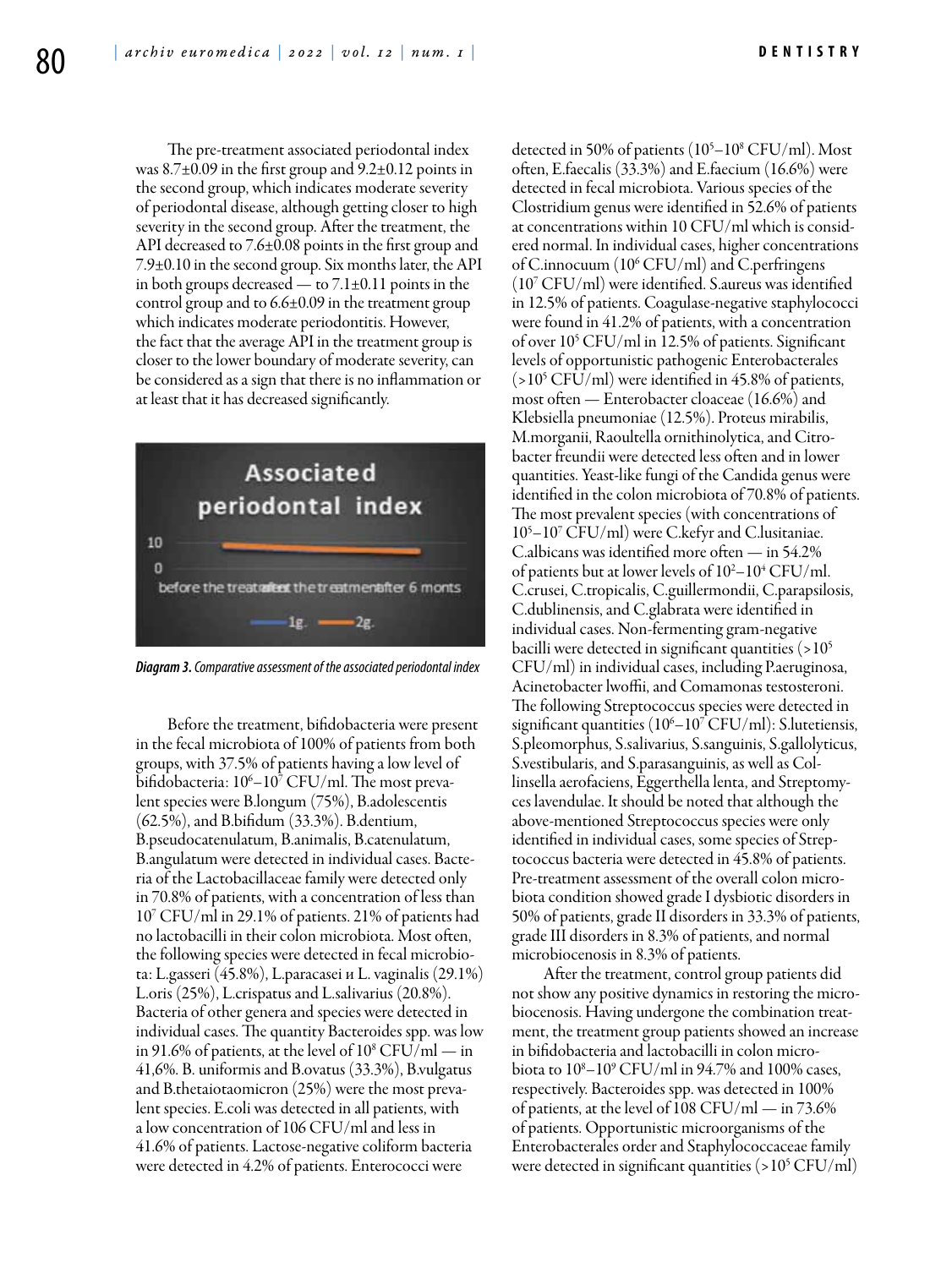in 15.7% of the treatment group patients and 45.8% of the control group patients. After the treatment, yeastlike fungi of the Candida genus were only identified in 47.3% of the treatment group patients, while no such positive dynamics were observed in the control group (70.8%). After the treatment, microbiocenosis recovered in 87.5% of the treatment group patients, with improvements in the condition of the remaining 12.5%: pronounced grade III and II dysbiosis disorders improved to mild grade I disorders.

Pre-treatment bacteriological examination of the periodontal pocket showed that S.aureus was detected in the quantities of  $10^3\text{--}10^6\,\text{CFU/ml}$  in 16.6% of patients of both groups. Coagulase-negative staphylococci were found in 66.6% of patients. The most common bacterium is S.epidermidis (37,5%), the ones present in the largest quantity (105–106 CFU/ml) were S.epidermidis, S.warneri, S.xylosus, and S.felis. Neisseria were detected in 87.5% of patients in the amount of  $10^3$ – $10^6$  CFU/ml. The most prevalent of the 12 identified Neisseria species were N.mucosa (33.3%), N.flavescens and N.elongata (29.1%), as well as N.macacae (25%). The genus represented by the largest number of species was Streptococcus, with 21 species identified. In most cases, S.oralis (83.3%), S.sanguinis (66.6%), S.vestibularis (62.5%), S.pneumoniae (58.3%), S.anginosus (54.1%), and S.salivarius (50%) were identified. S.sanguinis, S.cristatus, S.psudopneumoniae, and S.gordonii were detected in the largest quantities (107 CFU/ml). Bacteria of the Lactobacillaceae family (17 species) were mostly detected at the level of 103 CFU/ml. In most cases, L.gasseri (25%), L.paracasei (16.6%), and L.oris (12.5%) were identified. Haemophilus bacteria were detected in 16.6% of patients in the amount of 104 –107 CFU/ml. Yeast-like fungi of the Candida genus were identified in 25% of patients. C.albicans, C.lambica, C. lusitaniae, and C.kefyr were detected equally often in the quantities of 105–107 CFU/ ml. Bacteria of the Veillonella genus were detected in 95.8% of patients. V.parvula was identified in 66.6% of patients, V.atypica — in 29,2% of patients. Two-thirds of the Veillonella spp. identified in the periodontal pocket were present in the quantities of 10–104 CFU/ml. 12 species of the Prevotella genus were detected, with P.nigrescens, P.oralis, and P.denticola present in the quantities of  $10^5\,\mathrm{CFU}/$ ml. The quantity of other Prevotella species was in the range between 10 and 103 CFU/ml. Among the Actinomyces genus bacteria, the most common species were A.naeslundii (37.5%), A.odontolyticus (29.2%), and A.oris (25%), with a wide range of quantity between 10 and 107 CFU/ml. 45.8% of specimens contained Fusobacterium nucleatum in the

quantity of 103 –105 CFU/ml. Also, Selenomonas spp. was identified in 25% of patients, mostly in the form of S.noxia and in the amount of 105 CFU/ml; single Clostridium spp. cells — in 20.8% of patients; Rothia mucilaginosa in the quantities of  $10^3 - 10^5$  CFU/ml — in 16.6% of patients, and Capnocytophaga spp. in the quantities between 10 and 105 CFU/ml  $-$  in 16.6% of patients. Other bacteria (over 40 genera, each including between one and four species) were detected in individual patients, forming their individual microbiota profiles.

Pre-treatment assessment of the overall periodontal pocket microbiota condition showed grade I dysbiotic disorders in 29.2% of patients, grade II disorders in 45.8% of patients, and grade III disorders in 25% of patients.

After the basic treatment, 15.7% of the control group patients showed normal microbiota condition, 59.2% — grade I dysbiotic disorders, and 25% grade II dysbiotic disorders, with no patients having grade III dysbiotic disorders.

After the treatment, the number of treatment group patients with staphylococci decreased. S.aureus was identified in 10.5% of patients, with its concentration not exceeding 10<sup>4</sup> CFU/ml. The number of coagulase-negative staphylococci decreased, with only S.capitis and S.epidermidis detected in the quantities of  $10^3 - 10^4$  CFU/ml. The most common Neisseria species were N.flavescens (42.1%), N.mucosa (26.3%), and N.elongata (26.3%). The occurrence of Streptococci slightly decreased: S.oralis was identified in 73.6% of patients, S.pneumoniae — in 68.4% of patients, S.salivarius and S.vestibularis — in 63.1% of patients, S.anginosus — in 47.3% of patients, and S.sanguinis — in 42.1% of patients. Streptococcus species were identified in various quantities in the range between 10 and 106 CFU/ml. The number of Lactobacilli species identified in the periodontal pocket in the quantities of 105 –106 CFU/ml increased. L.gasseri, L.paracasei, L.rhamnosus, L.plantarum, L.oris, L.amylovorus, L.frumentii, and L.fermentum were detected with such titers. Haemophylus parainfluenzae was identified rarer  $(5.2%)$  and in lower quantities  $(10^3 \text{ CFU/ml})$ . After the treatment, the substrate of only 5.2% of patients showed single C.albicans cells. Other species of the Candida genus were not detected. The occurrence, quantities, and species composition of the identified Veillonella and Prevotella remained almost the same. After the treatment, the most common Actinomyces species was A.oris (36.8), with A.naeslundii detected only in 10.5% of patients. The quantity of identified Actinomyces did not exceed 106 CFU/ml. After the treatment, Selenomonas spp. was identified in 42.1% of patients in the quantity of 105 –107 CFU/ml. The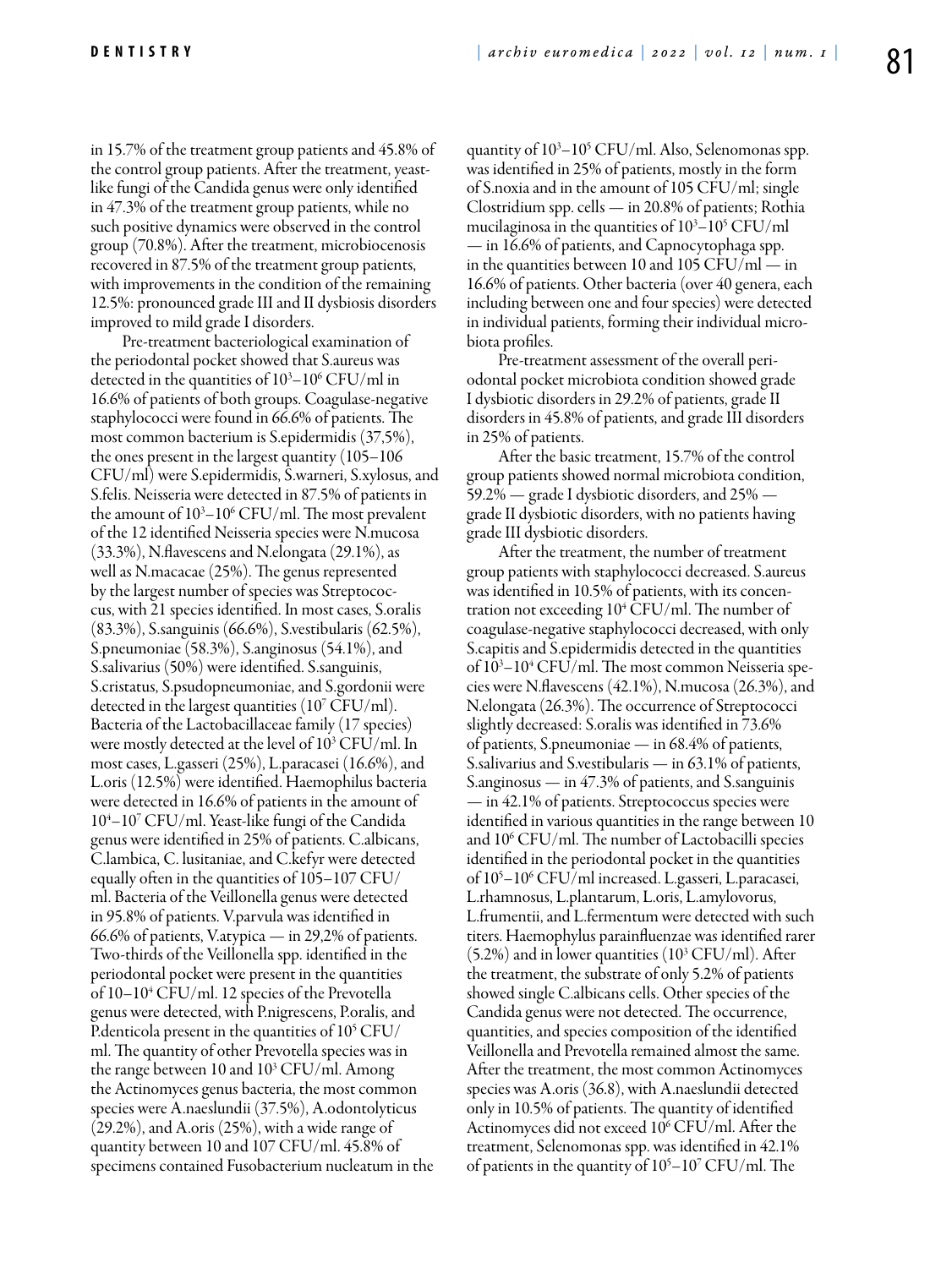occurrences and quantities of Capnocytophaga spp. also decreased after the treatment. Post-treatment assessment of the overall periodontal pocket microbiota condition showed grade I dysbiotic disorders only in 26.3% of the treatment group, with normal microbiological indicators in all the other patients in that group  $(73.7\%)$ .

After the treatment, the periodontal pocket microbiocenosis became normal in 73.7% of the treatment group patients, with the microbiota condition also improved in the remaining 26.3% of patients from grade I and II dysbiosis to compensated dysbiosis.

Before the treatment, combined intestinal and periodontal pocket dysbiosis was identified in 83.3% of patients, with 16.6% showing periodontal pocket dysbiosis and normal intestinal microbiota. After the treatment, only 15.7% of the control group patients showed normalization of the intestinal and periodontal pocket microbiocenosis, compared to 73.7% of the treatment group patients. The treatment groups also showed positive dynamics of microbiocenosis recovery in the remaining 26.3% of cases.



R+N - normalization of the intestinal and periodontal pocket microbiocenosis

D+D - the dysbiosis of the intestinal and periodontal pocket microbiotal

*Fig. 1. The post-treatment condition of the intestinal and periodontal pocket microbiota in patients with generalized chronic periodontitis and comorbidities (in two groups)*

# **C ON CLUSION**

When added to the diet as part of the combination basic treatment of patients with moderate generalized chronic periodontitis and comorbidities, the proprietary immobilized synbiotic "LB-complex L" allowed to achieve sustained periodontal disease remission, to counterbalance the effect of inflammation on the development of periodontitis, and to restore the gut microbiocenosis.

#### **REFEREN CES**

1. GAZHVA S. I. Surgical periodontal treatment: Recommended by the Educational and methodological association of Russian universities on medical and

pharmaceutical education as a textbook for postgraduate dentistry courses / Nizhny Novgorod: Nizhny Novgorod State Medical Academy, 2003. – 110 p. – ISBN 5703204933.

- 2. GAZHVA S. I. A comprehensive study of the mucous membrane of the tongue dorsum aimed at diagnosing a range of medical conditions and personal identification: area of specialization No. 14.01.14 "Dentistry": abstract of a Doctore of Medicine thesis / Moscow,  $2000. - 26$  p.
- 3. Gazhva S. I., Voronina A. I., Shkarednaya O. V. / Analyzing the clinical and immunological status of the oral cavity in patients with mild and moderate generalized chronic periodontitis when undergoing antibacterial therapy / Dentistry. – 2010. – Vol. 89. – No. 3. – P. 30–33.
- 4. Gazhva S. I., Pillipenko K. I., Shkarednaya O. V., Menshikova Yu. V./ The clinical efficacy of various medications in the conservative therapy of generalized chronic periodontitis / // Clinical dentistry.  $-2011. - No. 3(59) - P. 34-36.$
- 5. GAZHVA S. I., SHKAREDNAYA O. V., PYATOVA YE. D. / A comprehensive approach to the treatment of oral mucosal diseases in patients with chronic gastritis / Dentistry. – 2013. – Vol. 92. – No. 6. – P.  $16-19$ .
- 6. Gazhva S. I., Shmatova S. O., Goryacheva T. P., KHUDOSHIN S. V. / Improving the methods of mild and moderate periodontitis treatment with the use of PDT and laser pocket disinfection / // Modern problems of science and education. – 2014. – No. 6. – P. 1070.
- 7. Muraev A. A., Gazhva Y. V., Ryabova V. M. [et AL.] /Development and preclinical studies of Orthotopic Bone Implants Based on a Hybrid Construction from poly(3-hydroxybutyrate) and sodium alginate / // Modern Technologies in Medicine. – 2016. – Vol. 8. – No 4. – P. 42–50. – DOI 10.17691/stm2016.8.4.06.
- 8. Pravosudova N. A., Melnikov V. L. Oral microbiology / A textbook for medicine students. – 2013. – 89 p.
- 9. SAKHARUK N. A. Normal and pathological oral microbiota. The morphology of the Candida genus fungi // Bulletin of the Voronezh State Medical University. – 2008. – Vol. 7, No. 2. – P. 137–143.
- 10. TOCHILINA A. G., Criteria for the assessment of the colon microbiocenosis composition / I. V. Belova, I. V. Solovyeva [et al.] // The guide of a clinical diagnostic laboratory manager. – 2016. – No. 8. – P. 54–78.
- 11. Industry Standard OST 91500.11.0004 2003 "Pa- tient management guidelines. Intestinal dysbacteriosis" (approved by Order of the Ministry of Health of the Russian Federation No. 231 of June 9, 2003).
- 12. Ostrovskaya L.Yu., Beybulatova D., Zakharova N.B. Gingival fluid as a potential object for diagnostics process. Archiv EuroMedica. 2020. Vol. 10; 2: 104–106. https://dx.doi.org/10.35630/2199- 885X/2020/10/2.27